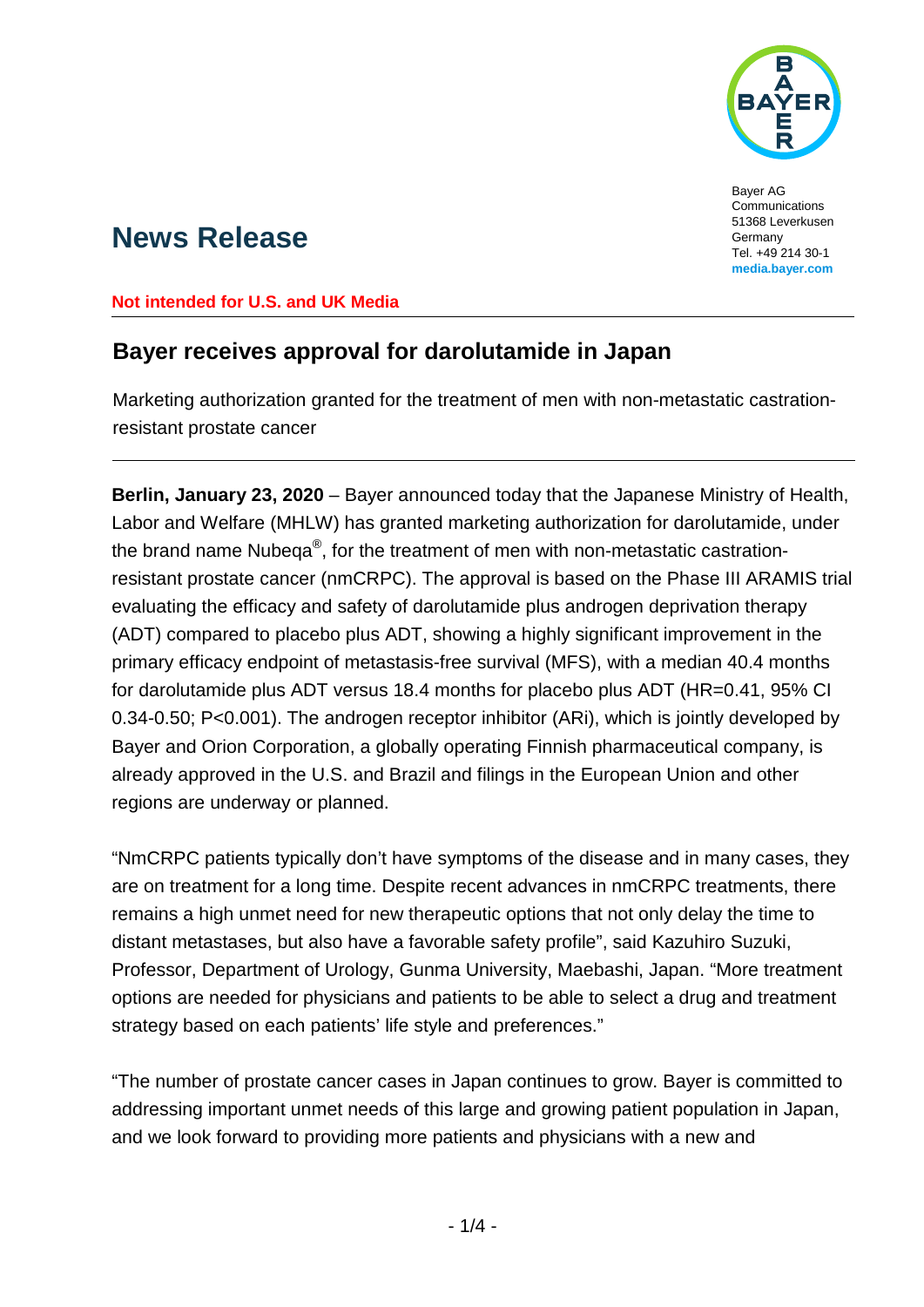differentiated treatment option", said Dr. Scott Z. Fields, Senior Vice President and Head of Oncology Development.

In Japan, over 89,000 men are estimated to be diagnosed with prostate cancer annually, making it the second most-common cancer diagnosis in Japanese men (after stomach cancer). Prostate cancer that is treated with ADT but keeps progressing even when the amount of testosterone is reduced to very low levels in the body is known as castrationresistant prostate cancer (CRPC).<sup>1</sup> In men with progressive nmCRPC, a rapid prostate specific antigen (PSA) doubling time has been consistently associated with reduced time to first metastasis and death.<sup>1</sup>

In the ARAMIS trial, overall survival (OS) and time to pain progression were additional secondary efficacy endpoints. At the time of final MFS analysis, a positive trend in OS was observed; OS data were not yet mature. The MFS result was additionally supported by a delay in time to pain progression as compared to placebo plus ADT. All other secondary endpoints, time to cytotoxic chemotherapy, and time to a symptomatic skeletal event (SSE), demonstrated a benefit in favor of darolutamide.

Adverse reactions occurring more frequently in the darolutamide plus ADT arm (≥2% absolute increase in frequency compared to placebo plus ADT) were fatigue (16% vs. 11%), pain in extremity (6% vs. 3%), and rash (3% vs. 1%). Discontinuation due to adverse events occurred in 9% of patients in both arms of the study.

## **About the ARAMIS trial**

The approval of darolutamide in Japan is based on the results of the ARAMIS trial, a randomized (2:1), double-blind, placebo-controlled, multi-center Phase III study which evaluated the safety and efficacy of the compound in patients with nmCRPC who are currently being treated with androgen deprivation therapy (ADT) and are at high risk for developing metastatic disease. In the clinical study, 1,509 patients were randomized in a 2:1 ratio to receive 600 mg of darolutamide orally twice daily or placebo along with ADT. Patients with a history of seizure were allowed in the study.

## **About darolutamide**

Darolutamide is an androgen receptor inhibitor (ARi) with a distinct chemical structure that binds to the receptor with high affinity and exhibits strong antagonistic activity, thereby inhibiting the receptor function and the growth of prostate cancer cells. The compound is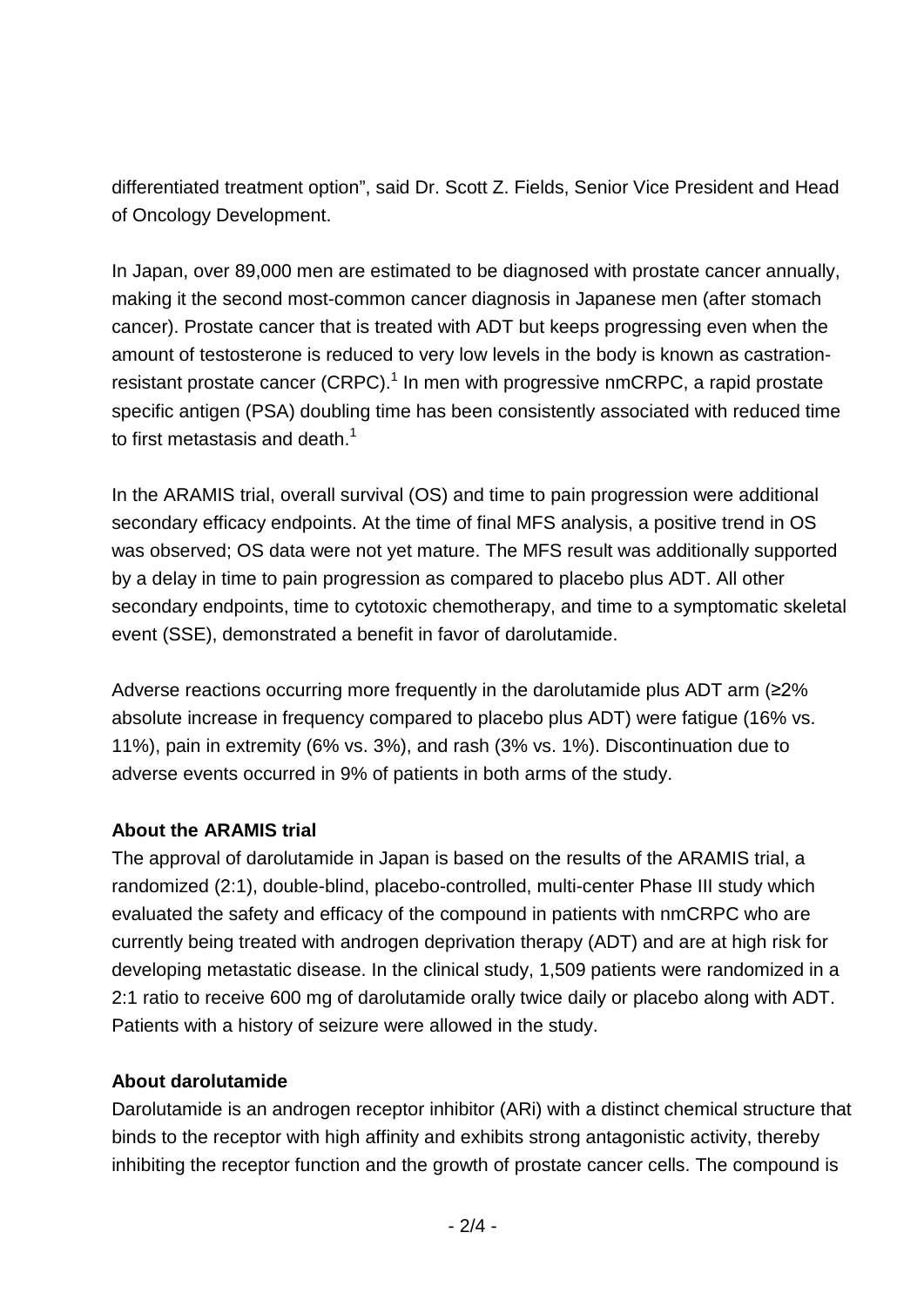also being investigated in a Phase III study in metastatic hormone-sensitive prostate cancer (ARASENS). Information about these trials can be found at [www.clinicaltrials.gov.](http://www.clinicaltrials.gov/)

The product is also approved in the U.S. and Brazil under the brand name Nubeqa<sup>®</sup>. It has not been approved by the European Medicines Agency.

#### **About castration-resistant prostate cancer (CRPC)**

Prostate cancer is the second most commonly diagnosed malignancy in men worldwide.<sup>2</sup> In 2018, an estimated 1.2 million men were diagnosed with prostate cancer, and about 358,000 died from the disease worldwide. $<sup>2</sup>$  Prostate cancer is the fifth leading cause of</sup> death from cancer in men.<sup>2</sup> Prostate cancer results from the abnormal proliferation of cells within the prostate gland, which is part of a man's reproductive system. $3$  It mainly affects men over the age of 50, and the risk increases with age.<sup>4</sup>

Treatment options range from surgery to radiation treatment to therapy using hormonereceptor antagonists, i.e., substances that stop the formation of testosterone or prevent its effect at the target location.<sup>5</sup> However, in nearly all cases, the cancer eventually becomes resistant to conventional hormone therapy.<sup>6</sup>

CRPC is an advanced form of the disease where the cancer keeps progressing despite ADT treatment, even when the amount of testosterone is reduced to very low levels in the body.<sup>1,7</sup> In men with progressive nmCRPC, a rapid prostate specific antigen (PSA) doubling time has been consistently associated with reduced time to first metastasis and death.<sup>1</sup>

## **About Oncology at Bayer**

Bayer is committed to delivering science for a better life by advancing a portfolio of innovative treatments. The oncology franchise at Bayer now expands to six marketed products and several other assets in various stages of clinical development. Together, these products reflect the company's approach to research, which prioritizes targets and pathways with the potential to impact the way that cancer is treated.

## **About Bayer**

Bayer is a global enterprise with core competencies in the life science fields of health care and nutrition. Its products and services are designed to benefit people by supporting